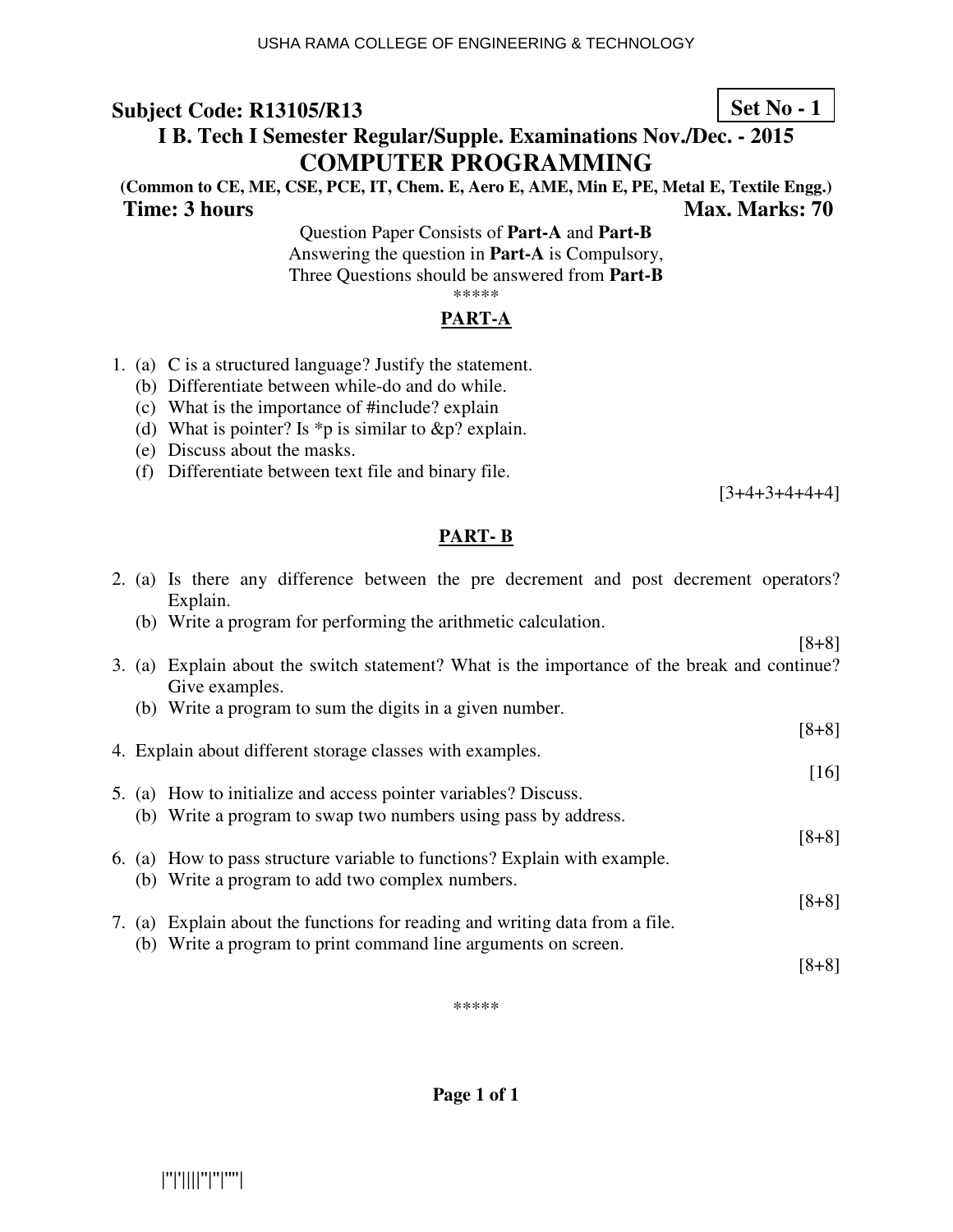# **I B. Tech I Semester Regular/Supple. Examinations Nov./Dec. - 2015 COMPUTER PROGRAMMING**

**(Common to CE, ME, CSE, PCE, IT, Chem. E, Aero E, AME, Min. E, PE, Metal E, Textile Engg.) Time: 3 hours** Max. Marks: 70

Question Paper Consists of **Part-A** and **Part-B** Answering the question in **Part-A** is Compulsory, Three Questions should be answered from **Part-B** \*\*\*\*\*

#### **PART-A**

- 1. (a) C is a Middle-Level Language. Justify the statement.
	- (b) How to access array elements? Explain.
	- (c) What is the importance of auto and register?
	- (d) Differentiate between direct and indirect pointers with examples.
	- (e) Explain about shift keyword.
	- (f) Discuss about the formatted I/O.

 $[3+4+4+4+3+4]$ 

### **PART- B**

| symbols in flow chart? |                                                                                                                                                                                                                                                                                                                                                                                                                                                                                                                                                                                                                                                                                                                                                                                                                                                                                       |
|------------------------|---------------------------------------------------------------------------------------------------------------------------------------------------------------------------------------------------------------------------------------------------------------------------------------------------------------------------------------------------------------------------------------------------------------------------------------------------------------------------------------------------------------------------------------------------------------------------------------------------------------------------------------------------------------------------------------------------------------------------------------------------------------------------------------------------------------------------------------------------------------------------------------|
|                        |                                                                                                                                                                                                                                                                                                                                                                                                                                                                                                                                                                                                                                                                                                                                                                                                                                                                                       |
|                        |                                                                                                                                                                                                                                                                                                                                                                                                                                                                                                                                                                                                                                                                                                                                                                                                                                                                                       |
|                        |                                                                                                                                                                                                                                                                                                                                                                                                                                                                                                                                                                                                                                                                                                                                                                                                                                                                                       |
|                        |                                                                                                                                                                                                                                                                                                                                                                                                                                                                                                                                                                                                                                                                                                                                                                                                                                                                                       |
|                        |                                                                                                                                                                                                                                                                                                                                                                                                                                                                                                                                                                                                                                                                                                                                                                                                                                                                                       |
|                        |                                                                                                                                                                                                                                                                                                                                                                                                                                                                                                                                                                                                                                                                                                                                                                                                                                                                                       |
|                        |                                                                                                                                                                                                                                                                                                                                                                                                                                                                                                                                                                                                                                                                                                                                                                                                                                                                                       |
|                        |                                                                                                                                                                                                                                                                                                                                                                                                                                                                                                                                                                                                                                                                                                                                                                                                                                                                                       |
|                        |                                                                                                                                                                                                                                                                                                                                                                                                                                                                                                                                                                                                                                                                                                                                                                                                                                                                                       |
|                        |                                                                                                                                                                                                                                                                                                                                                                                                                                                                                                                                                                                                                                                                                                                                                                                                                                                                                       |
|                        |                                                                                                                                                                                                                                                                                                                                                                                                                                                                                                                                                                                                                                                                                                                                                                                                                                                                                       |
|                        |                                                                                                                                                                                                                                                                                                                                                                                                                                                                                                                                                                                                                                                                                                                                                                                                                                                                                       |
|                        |                                                                                                                                                                                                                                                                                                                                                                                                                                                                                                                                                                                                                                                                                                                                                                                                                                                                                       |
|                        |                                                                                                                                                                                                                                                                                                                                                                                                                                                                                                                                                                                                                                                                                                                                                                                                                                                                                       |
|                        |                                                                                                                                                                                                                                                                                                                                                                                                                                                                                                                                                                                                                                                                                                                                                                                                                                                                                       |
|                        |                                                                                                                                                                                                                                                                                                                                                                                                                                                                                                                                                                                                                                                                                                                                                                                                                                                                                       |
|                        | 2. (a) What is flow chart? How it is useful in writing the programs? Explain about different<br>(b) Draw the flow chart for the Armstrong number and write the program.<br>$[6+10]$<br>3. (a) Explain about different iterative statements with examples.<br>(b) Write a program to calculate the ncr value.<br>$[8+8]$<br>4. (a) Explain about the static keyword.<br>(b) Discuss about user defined functions.<br>(c) Write a recursion program for the towers of hanoi<br>$[4+6+6]$<br>5. (a) How pointers are used to declare single and multi dimension arrays with examples.<br>(b) Write a program for printing the command line arguments.<br>$[8+8]$<br>6. (a) Is it possible to nest the structures? Explain with example.<br>(b) Write a program for reversing a linked list.<br>$[8+8]$<br>7. What is file? Explain about different file operations with example.<br>[16] |

\*\*\*\*\*

**Page 1 of 1** 

## **Set No - 2**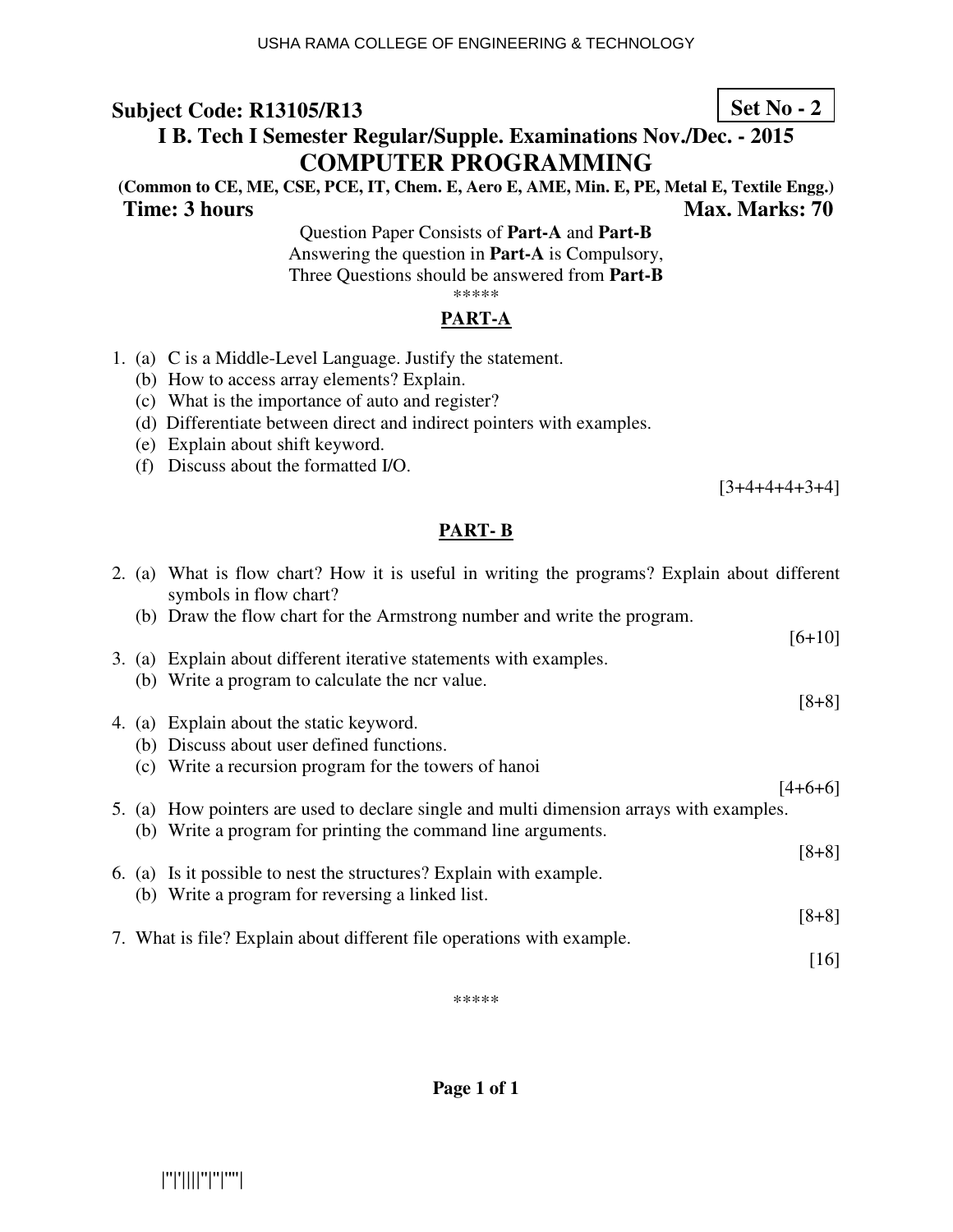# **I B. Tech I Semester Regular/Supple. Examinations Nov./Dec. - 2015 COMPUTER PROGRAMMING**

**(Common to CE, ME, CSE, PCE, IT, Chem E, Aero E, AME, Min E, PE, Metal E, Textile Engg.) Time: 3 hours Max. Marks: 70 Max. Marks: 70** 

Question Paper Consists of **Part-A** and **Part-B** Answering the question in **Part-A** is Compulsory, Three Questions should be answered from **Part-B** \*\*\*\*\*

#### **PART-A**

- 1. (a) What is compilation? Is it different from the compiler?
	- (b) What is the importance of break in switch statement? If break is not given what happens? Explain with example.
	- (c) What is the importance of #define? explain
	- (d) What is pointer? Is \*p is similar to \*\*p? explain.
	- (e) Discuss about bit fields.
	- (f) What are different types of files? Explain.

 $[3+4+3+4+4+4]$ 

### **PART- B**

|     | 2. (a) What is algorithm? What are the criteria's for an algorithm?<br>(b) Explain about relational operators. |           |
|-----|----------------------------------------------------------------------------------------------------------------|-----------|
|     | (c) Write an algorithm for sum of digits in a given number.                                                    |           |
|     | 3. (a) Explain about the selection statements with examples.                                                   | $[5+5+6]$ |
|     | (b) Write a program for sum of series.                                                                         |           |
|     |                                                                                                                | $[8+8]$   |
|     | 4. (a) What is recursion? How it is different from the normal function.                                        |           |
|     | (b) What are the importance of the extern and register storage classes.                                        |           |
| (c) | Write a recursion program for the factorial function                                                           |           |
|     |                                                                                                                | $[4+6+6]$ |
|     | 5. (a) How variables are passed to functions using pointers? Discuss.                                          |           |
|     | (b) Write a program for matrix multiplication.                                                                 |           |
|     |                                                                                                                | $[8+8]$   |
|     | 6. Explain about different bit wise operators with examples.                                                   | [16]      |
|     | 7. (a) Explain about the fprint and fscanf functions with examples.                                            |           |
|     | (b) Write a program to copy one file contents into another file.                                               |           |
|     |                                                                                                                | [8+8]     |

\*\*\*\*\*

**Page 1 of 1** 

**Set No - 3**